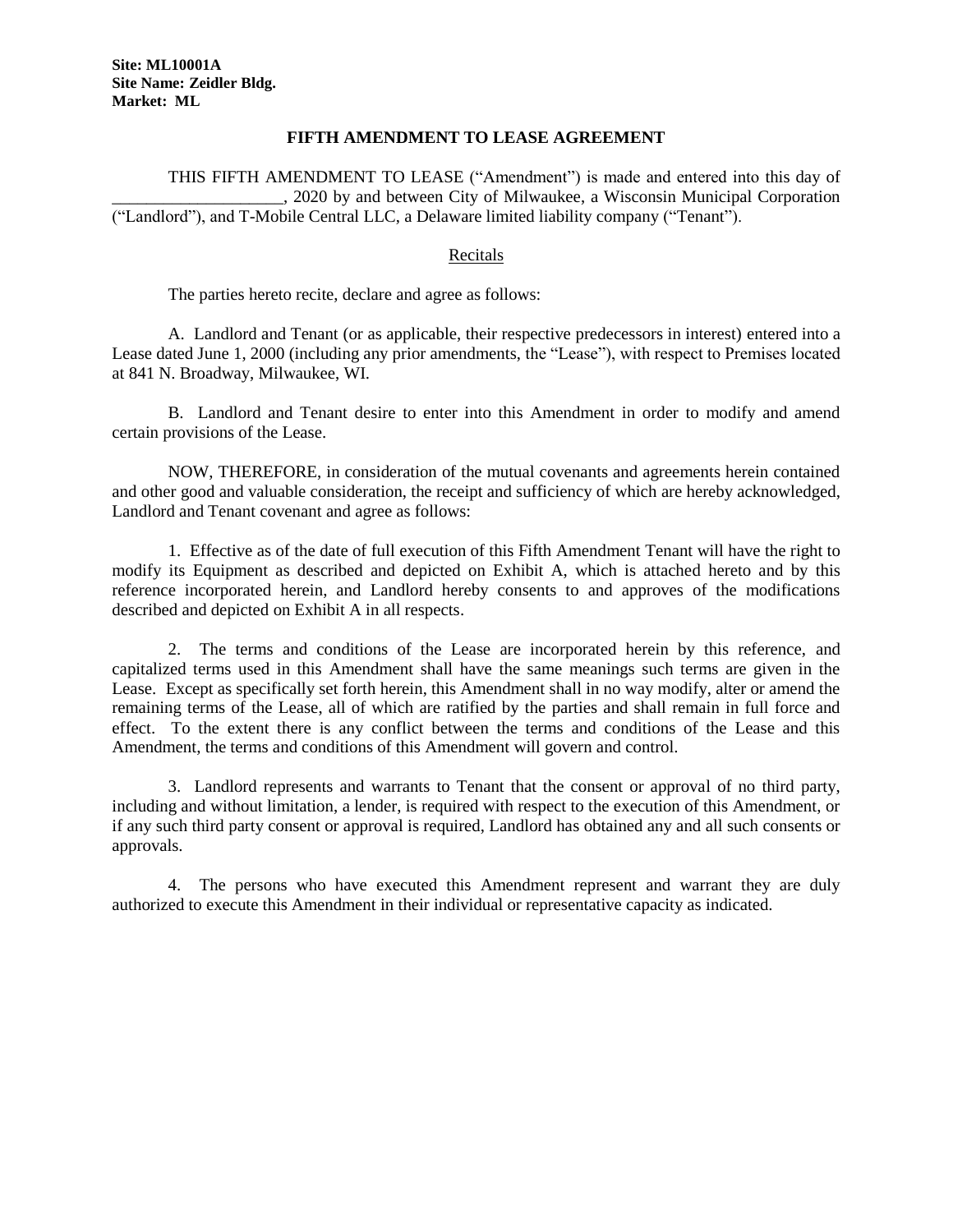IN WITNESS WHEREOF, the parties have executed this Amendment effective as of the date of execution by the last party to sign.

## **TENANT:**

**T-Mobile Central LLC, A Delaware limited liability company**

**By: \_\_\_\_\_\_\_\_\_\_\_\_\_\_\_\_\_\_\_\_\_\_\_\_\_\_\_\_**

**Title: \_\_\_\_\_\_\_\_\_\_\_\_\_\_\_\_\_\_\_\_\_\_\_\_\_\_**

**Date: \_\_\_\_\_\_\_\_\_\_\_\_\_\_\_\_\_\_\_\_\_\_\_\_\_\_**

**LESSOR:**

**CITY OF MILWAUKEE**

**By: Tom Barrett, Mayor**

**By: Jim Owczarski, City Clerk**

**COUNTERSIGNED By: Martin Matson, Comptroller**

**Approved as to form and execution This \_\_\_\_\_ day of \_\_\_\_\_\_\_\_, 2020.**

**\_\_\_\_\_\_\_\_\_\_\_\_\_\_\_\_\_\_\_\_\_\_\_\_\_\_\_\_\_\_\_\_**

**\_\_\_\_\_\_\_\_\_\_\_\_\_\_\_\_\_\_\_\_\_\_\_\_\_\_\_\_\_\_\_**

**Assistant City Attorney**

**Signatures of Tom Barrett, Jim Owczarski and Martin Matson authenticated this \_\_\_\_\_ day of \_\_\_\_\_\_\_\_\_\_\_\_, 2020.**

**Jeremy R. McKenzie Assistant City Attorney State Bar No. 1051310**

**Site: ML10001A Site Name: Zeidler Bldg.**